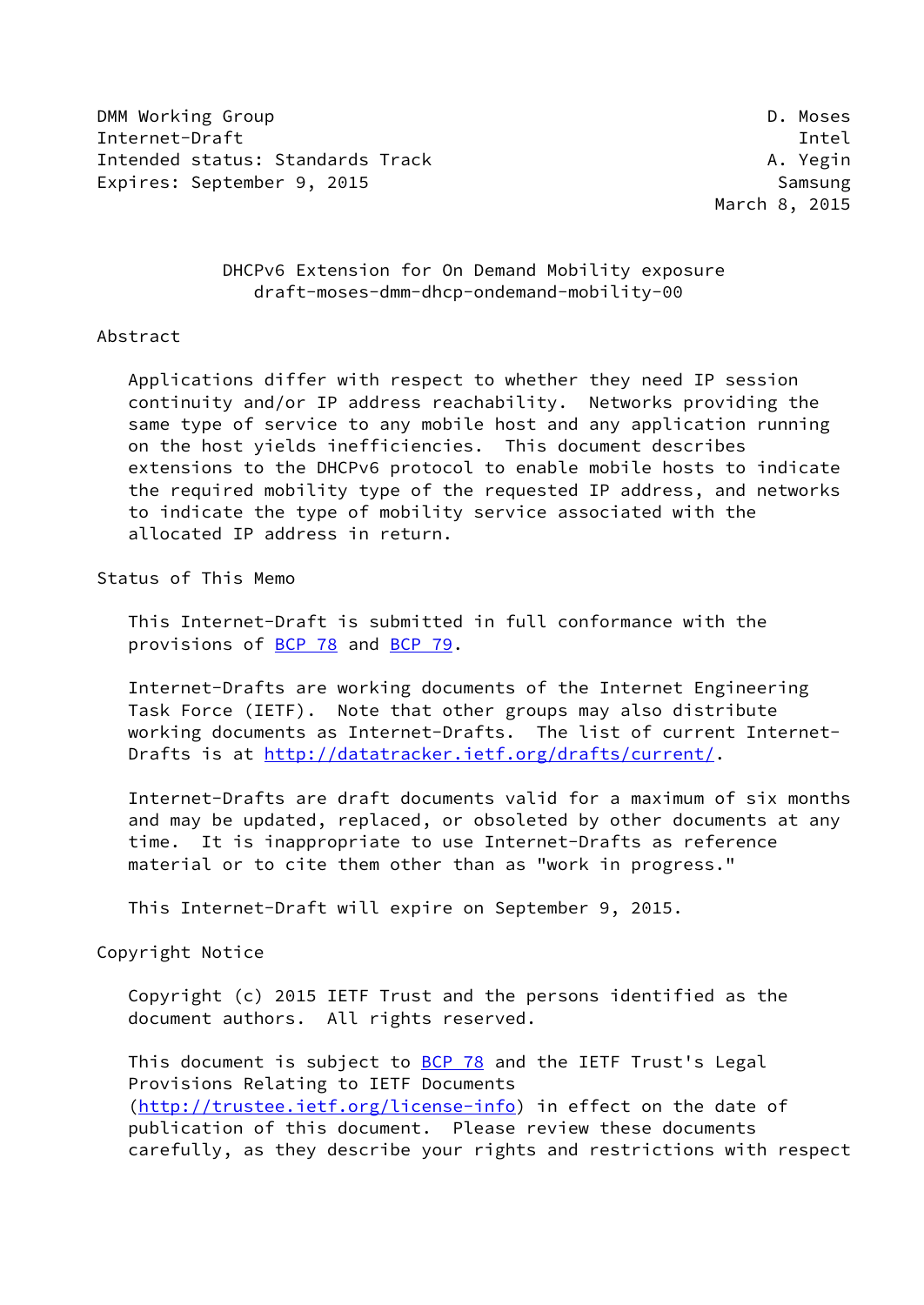<span id="page-1-1"></span>Internet-Draft DHCPv6 On-Demand Mobility Extension March 2015

 to this document. Code Components extracted from this document must include Simplified BSD License text as described in Section 4.e of the Trust Legal Provisions and are provided without warranty as described in the Simplified BSD License.

## Table of Contents

|  | 3. IPv6 Continuity Service Option 3 |  |
|--|-------------------------------------|--|
|  |                                     |  |
|  |                                     |  |
|  |                                     |  |
|  | 6.1. Normative References 4         |  |
|  | 6.2. Informative References 4       |  |
|  |                                     |  |

## <span id="page-1-0"></span>[1](#page-1-0). Introduction

 [TBD reference to the On-demand draft] defines different types of mobility-associated services provided by access networks to mobile hosts with regards to maintaining IPv6 address continuity after an event of the host moving to different locations with different points of attachments within the IP network topology. It further specifies means for applications to convey to the IP stack in the mobile host, their requirements regarding these services.

 This document specifies extensions to the DHCPv6 protocol specified in  $[REC3315]$  in the form of a new DHCP option that specifies the type of mobility services associated with an IPv6 address. The IP stack in a mobile host uses the DHCP client to specify the type of mobility service to be associated with an expected source IPv6 address. The network uses the DHCP server to convey the type of service it is committed to provide with the assigned IPv6 address using this option.

 The type of service is associated by the network with the source IPv6 address assigned to the mobile host. For example, if a mobile host requests IP address continuity trough out the life of the IP session and the network commits to provide that service, it will associate the service with an assigned source IPv6 address, and reply with the IPv6 address and an indication of the type of service associated with that address.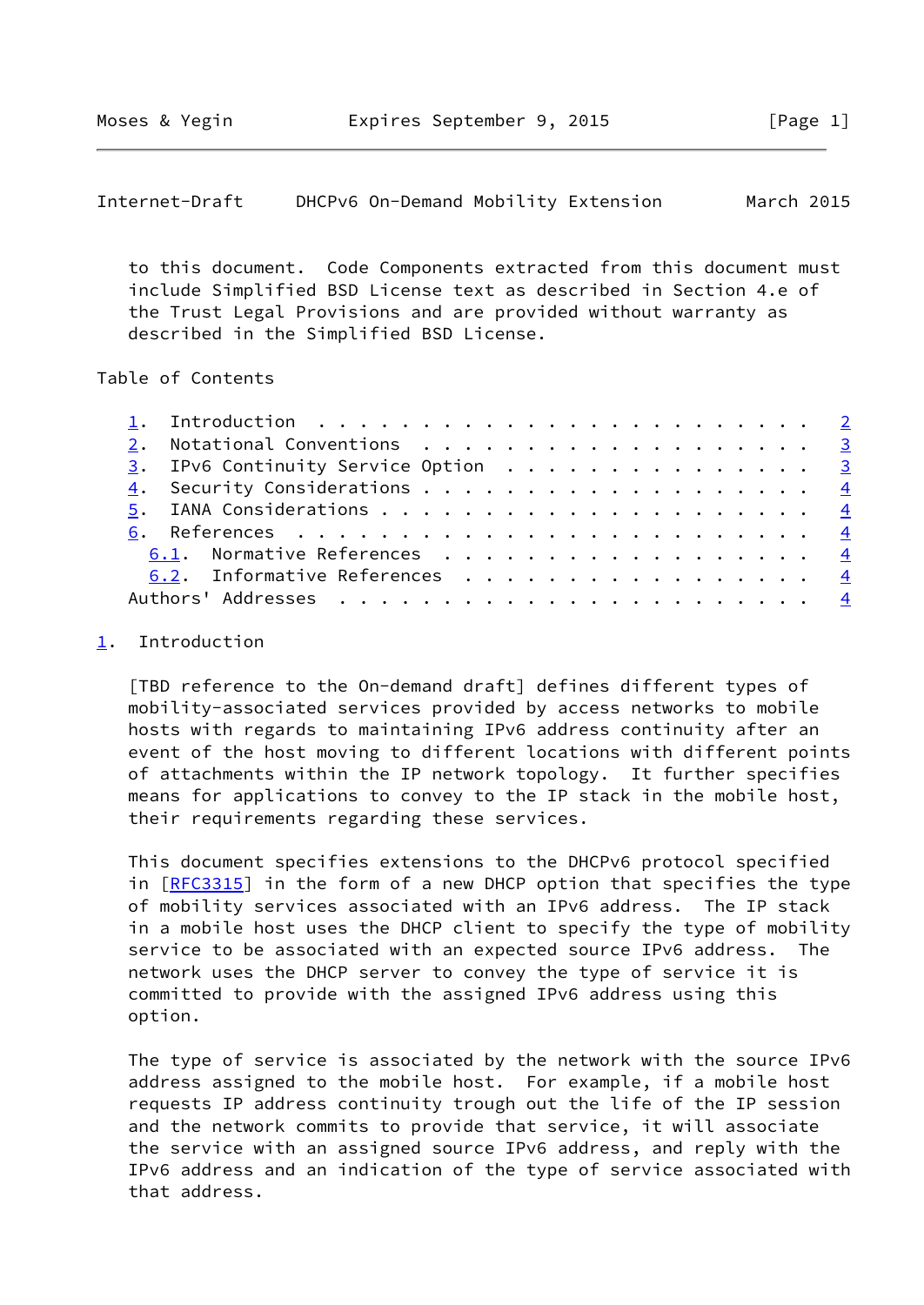Moses & Yegin **Expires September 9, 2015** [Page 2]

<span id="page-2-1"></span>Internet-Draft DHCPv6 On-Demand Mobility Extension March 2015

<span id="page-2-0"></span>[2](#page-2-0). Notational Conventions

 The key words "MUST", "MUST NOT", "REQUIRED", "SHALL", "SHALL NOT", "SHOULD", "SHOULD NOT", "RECOMMENDED", "MAY", and "OPTIONAL" in this document are to be interpreted as described in [\[RFC2119](https://datatracker.ietf.org/doc/pdf/rfc2119)].

<span id="page-2-2"></span>[3](#page-2-2). IPv6 Continuity Service Option

 The IPv6 Continuity Service option is used to specify the type of continuity service associated with a source IPv6 address. The IPv6 Continuity Service option must be encapsulated in the IAaddr-options field of the IA Address option.

The format of the IPv6 Continuity Service options is:

TBD - Add format description...

 In a message sent from a client to a server, the value of the IPv6 Continuity Service option indicates the type of IP continuity required for the IPv6 address requested by the client.

 In a message sent from a server to a client, the value of the IPv6 Continuity Service option indicates the type of IP continuity service committed by the network for the associated IPv6 address.

 If a server received a request to assign an IPv6 address with a specified IPv6 Continuity service, but cannot fulfill the request, it must reply with the [TBD] status.

 A server that does not support this option will discard it as well as the IA Address option that had this option encapsulated in one of its IAaddr-options field.

 If a client does not receive the requested address, it must resent the request without the desired IPv6 Continuity Service option since it is not supported by the server. In that case, the host of the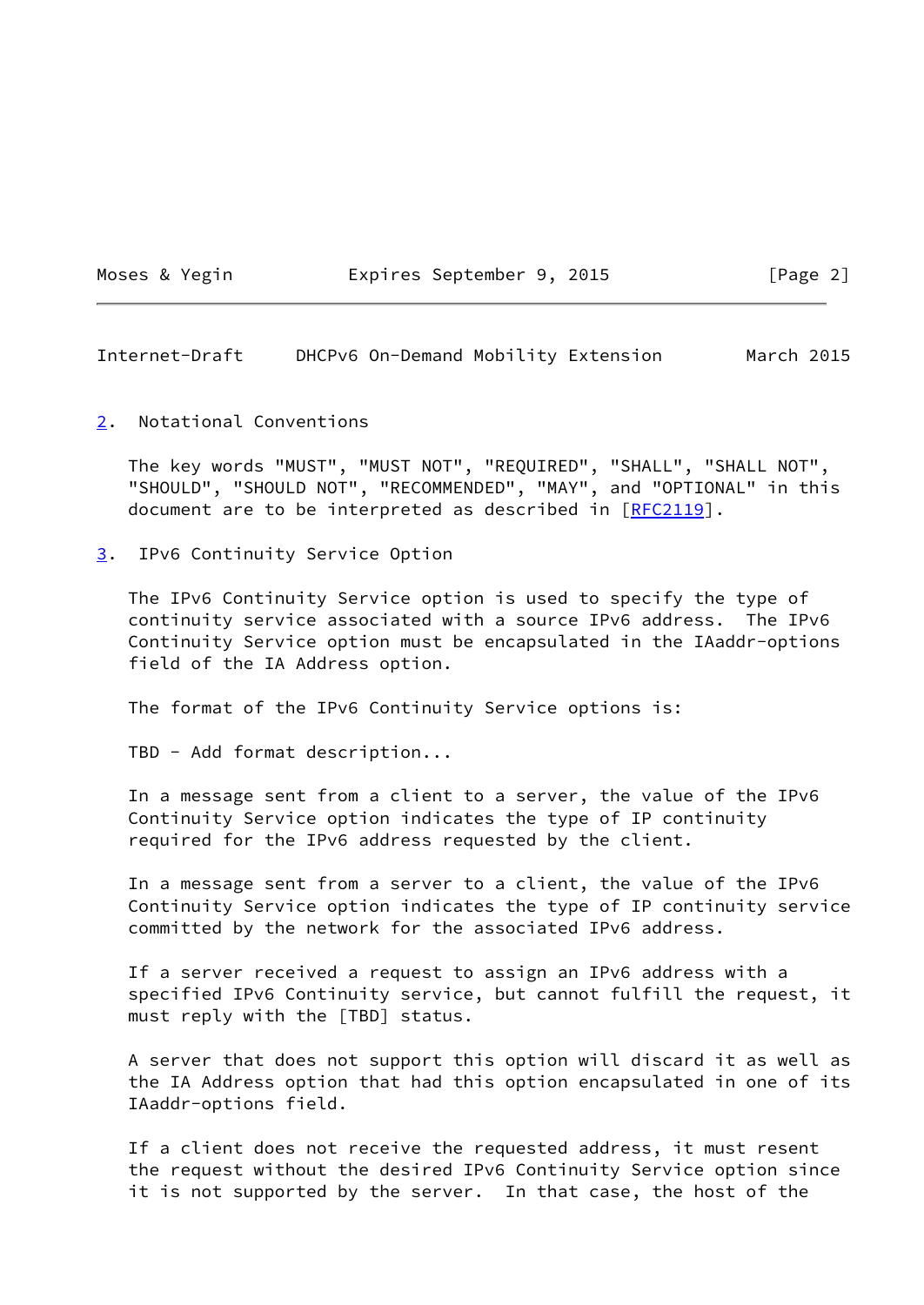client cannot assume any IP continuity service behavior for that address.

 A server must not include the IPv6 Continuity Service option in the IAaddr-options field of an IA Address option, if not specifically requested previously by the client to which it is sending a message.

 If a client receives an IA Address option from a server with the IPv6 Continuity Service option in the IAaddr-options field, without initially requesting a specific service using this option, it must discard the received IPv6 address.

|  | Moses & Yegin |  | Expires September 9, 2015 |  |  | [Page 3] |  |  |
|--|---------------|--|---------------------------|--|--|----------|--|--|
|--|---------------|--|---------------------------|--|--|----------|--|--|

<span id="page-3-1"></span>Internet-Draft DHCPv6 On-Demand Mobility Extension March 2015

 If the mobile host has no preference regarding the type of continuity service it uses the 'AnyType' value as the specified type of continuity service. The Server will allocate an IP address with some continuity service and must specify the type in IPv6 Continuity Service option encapsulated in the IAaddr-options field of the IA Address option. The method for selecting the type of continuity service is outside the scope of this specification.

<span id="page-3-0"></span>[4](#page-3-0). Security Considerations

There are no specific security considerations for this option.

<span id="page-3-2"></span>[5](#page-3-2). IANA Considerations

**TBD** 

<span id="page-3-3"></span>[6](#page-3-3). References

<span id="page-3-4"></span>[6.1](#page-3-4). Normative References

- [RFC2119] Bradner, S., "Key words for use in RFCs to Indicate Requirement Levels", [BCP 14](https://datatracker.ietf.org/doc/pdf/bcp14), [RFC 2119](https://datatracker.ietf.org/doc/pdf/rfc2119), March 1997.
- [RFC5014] Nordmark, E., Chakrabarti, S., and J. Laganier, "IPv6 Socket API for Source Address Selection", [RFC 5014](https://datatracker.ietf.org/doc/pdf/rfc5014), September 2007.
- [RFC6724] Thaler, D., Draves, R., Matsumoto, A., and T. Chown, "Default Address Selection for Internet Protocol Version 6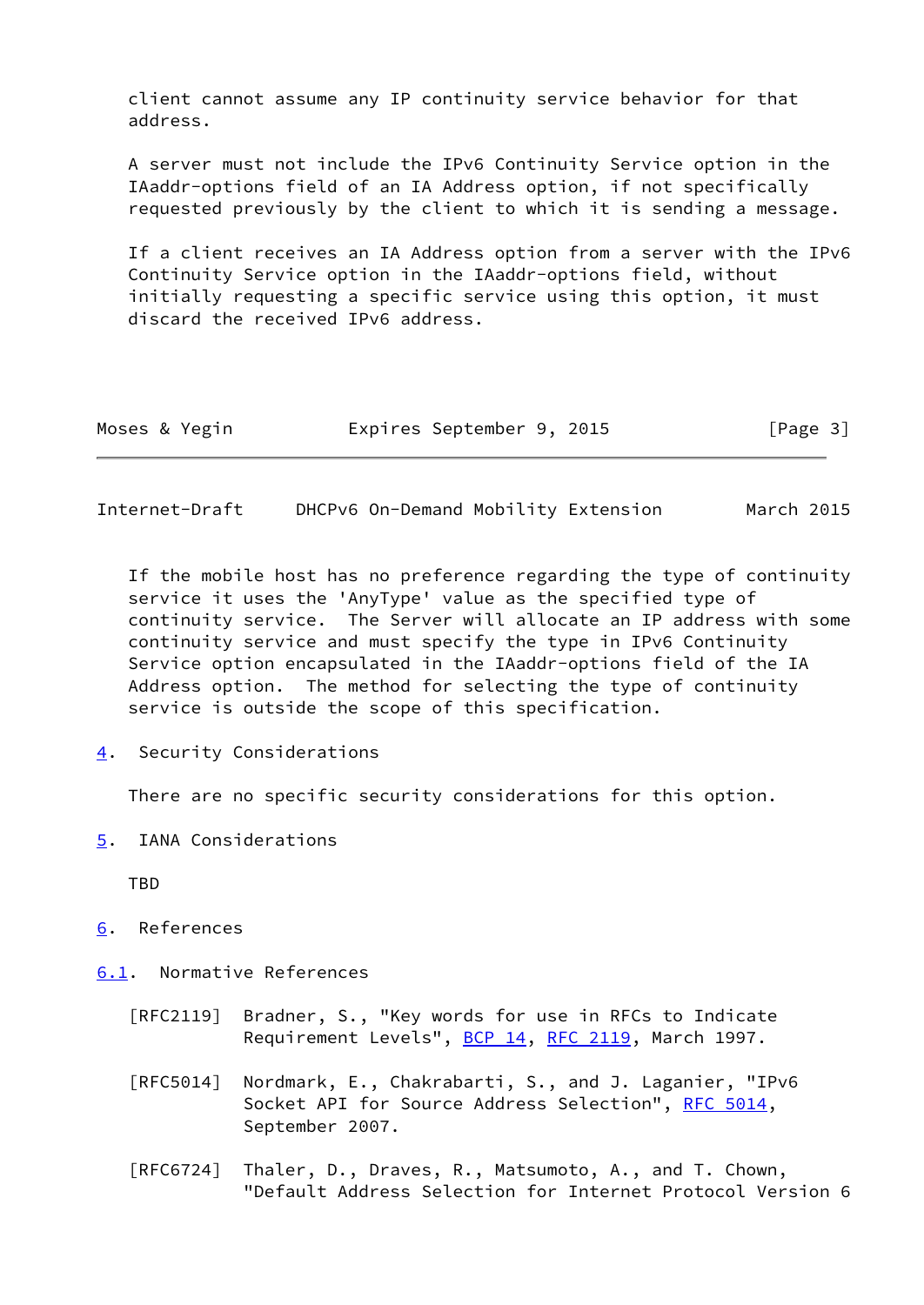(IPv6)", [RFC 6724,](https://datatracker.ietf.org/doc/pdf/rfc6724) September 2012.

<span id="page-4-0"></span>[6.2](#page-4-0). Informative References

 [RFC3315] Droms, R., Bound, J., Volz, B., Lemon, T., Perkins, C., and M. Carney, "Dynamic Host Configuration Protocol for IPv6 (DHCPv6)", [RFC 3315,](https://datatracker.ietf.org/doc/pdf/rfc3315) July 2003.

Authors' Addresses

 Danny Moses Intel Petah Tikva Israel

Email: danny.moses@intel.com

| Moses & Yegin | Expires September 9, 2015 |  | [Page 4] |  |
|---------------|---------------------------|--|----------|--|
|               |                           |  |          |  |

Internet-Draft DHCPv6 On-Demand Mobility Extension March 2015

 Alper Yegin Samsung Istanbul Turkey

Email: alper.yegin@partner.samsung.com